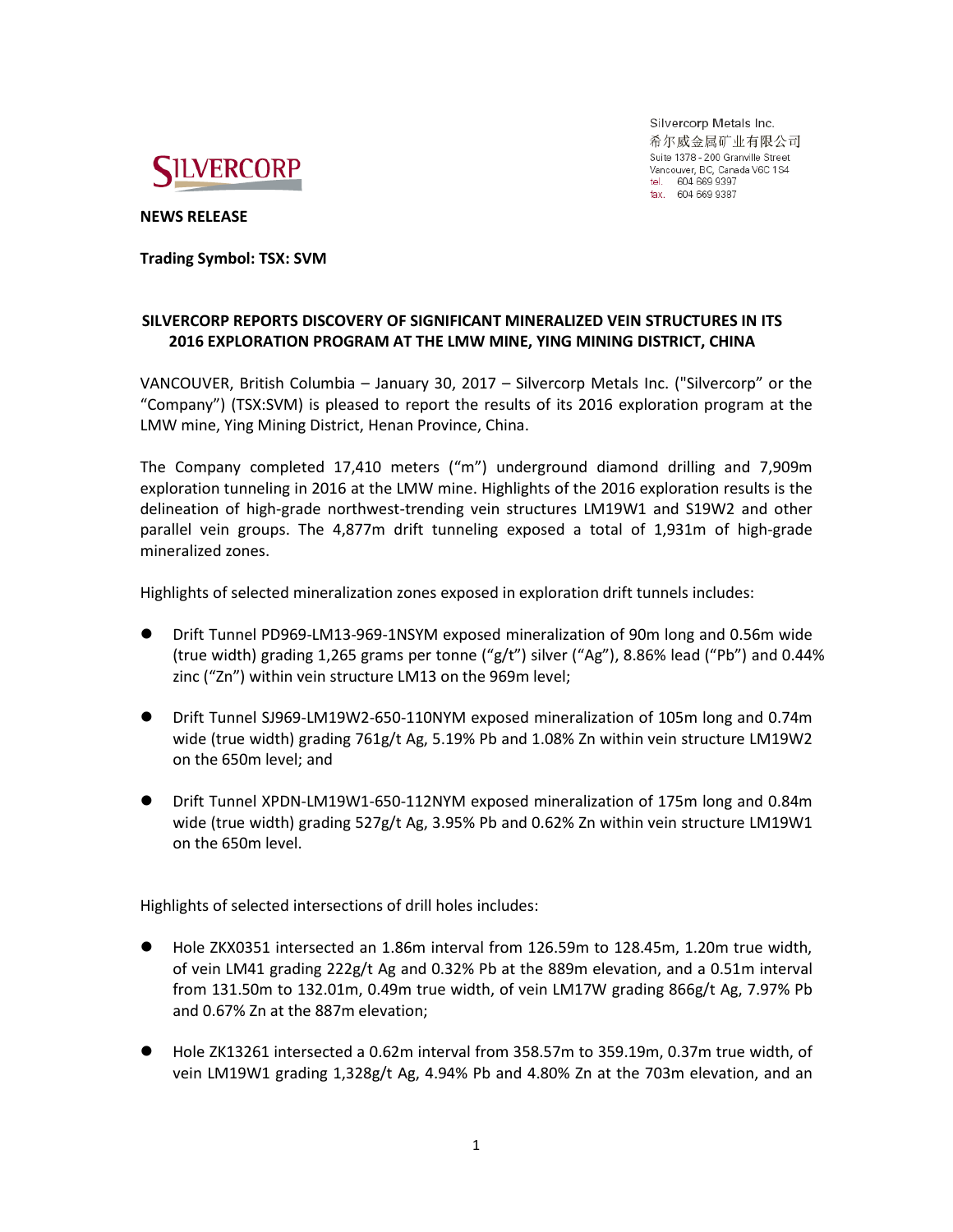1.46m interval from 395.50m to 396.96m, 0.89m true width, of vein LM19 grading 622g/t Ag, 1.98% Pb and 0.47% Zn at the 681m elevation; and

 Hole ZKX0161B intersected a 2.45m interval from 146.64m to 149.09m, 1.86m true width, of LM13 grading 767g/t Ag, 0.87% Pb and 0.43% Zn at the 881m elevation.

Re-interpretation of previous exploration data in early 2015 resulted in identification of the northwest striking vein structures LM19W1 and LM19W2 at LMW mine. Underground drilling and exploration tunneling afterwards in 2015 and 2016 have controlled strike lengths of more than 700 m for both vein structures, and exposed stable and continuous high-grade mineralization zones in drift tunnels within the two newly defined structures. In addition to the known dominant northeast striking vein structures, discovery of vein structures LM19W1 and LM19W2 at LMW may indicate enormous exploration potential of the previously less-explored northwest striking vein structures in the Ying mining district, especially the TLP, LME and LMW mines.

Underground drill holes in 2016 were mainly designed to delineate the downdip and alongstrike extensions of known mineralized vein structures in the production area and test for new veins in the adjacent less-explored areas.

| <b>Major Target Veins</b>                                                        | Target<br><b>Elevation</b><br>(m) | <b>Meters</b><br><b>Drilled</b> | <b>Holes</b><br>Completed | Core<br><b>Samples</b><br>Collected | <b>Holes</b><br>with<br>Assay<br><b>Received</b> | <b>Holes</b><br>Intercepted<br>Vein<br><b>Structures</b> | <b>Holes</b><br>Intercepted<br><b>Mineralization</b> |
|----------------------------------------------------------------------------------|-----------------------------------|---------------------------------|---------------------------|-------------------------------------|--------------------------------------------------|----------------------------------------------------------|------------------------------------------------------|
| LM8, LM12, LM12-2,<br>LM13, LM14, LM16,<br>LM17, LM19W, LM19W1,<br>LM19W2, LM20W | 550-950                           | 17.410                          | 48                        | 960                                 | 39                                               | 48                                                       | 19                                                   |

The 2016 drilling program at LMW is briefly summarized in the following table:

Exploration tunneling, comprising drifting, crosscutting and raising, was driven along and across major mineralized vein structures to upgrade drill defined mineral resources and test for parallel and splay structures.

The 2016 tunneling program at LMW is briefly summarized in the following table:

|                                                                             | ິ<br>-<br>Range of   | Total            | Channel                     | <b>Drift</b>                 | ຼ<br><b>Total Mineralization Exposed by Drift</b><br><b>Tunneling</b> |                              |             |           |           |
|-----------------------------------------------------------------------------|----------------------|------------------|-----------------------------|------------------------------|-----------------------------------------------------------------------|------------------------------|-------------|-----------|-----------|
| <b>Major Target Veins</b>                                                   | Target<br>Levels (m) | Tunneling<br>(m) | <b>Samples</b><br>Collected | Tunneling<br>Included<br>(m) | Length<br>(m)                                                         | Average<br>True<br>Width (m) | Ag<br>(g/t) | Pb<br>(%) | Zn<br>(%) |
| LM8-2, LM13, LM14, LM16,<br>LM17, LM19W1, LM19W2,<br>LM20. LM28. LM30. LM31 | 550 - 1.003          | 7.909            | 3.650                       | 4.877                        | 1.931                                                                 | 0.70                         | 416         | 4.84      | 0.44      |

Tables 1 and 2 below list the assay results of some selected mineralized zones exposed in drift tunnels and mineralized intersections in drill holes in the 2016 exploration program.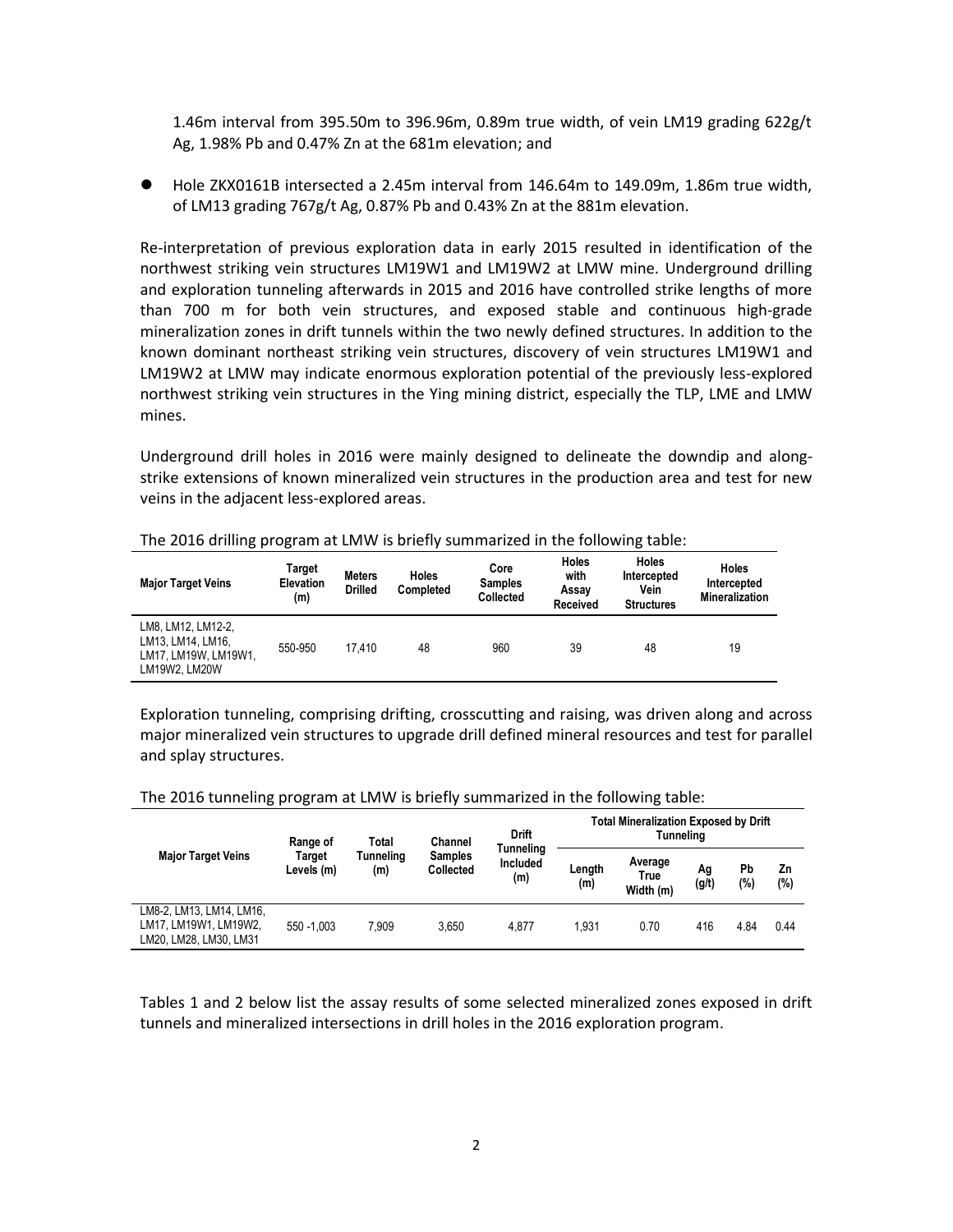| <b>Tunnel ID</b>        | <b>Target Vein</b> | Level<br>(m) | Length<br>(m) | Horizontal<br>Width (m) | <b>True</b><br>Width<br>(m) | Ag<br>(g/t) | Pb<br>$(\%)$ | Zn<br>(%) |
|-------------------------|--------------------|--------------|---------------|-------------------------|-----------------------------|-------------|--------------|-----------|
| XPDN-LM8-1-750-106NYM   | LM8 1              | 750          | 55            | 0.75                    | 0.72                        | 270         | 1.42         | 0.16      |
| XPDN-LM11E-750-5SYM     | LM11E              | 750          | 50            | 0.41                    | 0.39                        | 266         | 2.52         | 0.53      |
| XPDN-LM12-785-0TJSYM    | LM12               | 785          | 49            | 0.79                    | 0.74                        | 303         | 3.66         | 0.27      |
| PD969-LM13-969-1NSYM    | LM13               | 969          | 90            | 0.63                    | 0.56                        | 1,265       | 8.86         | 0.44      |
| PD924-LM13-924-0NYM     | LM13               | 924          | 65            | 0.65                    | 0.61                        | 319         | 5.98         | 0.55      |
| PD924-LM13-898-1NSYM    | LM13               | 898          | 100           | 0.62                    | 0.58                        | 290         | 2.26         | 0.27      |
| XPDS-LM17-725-28SYM     | <b>LM17</b>        | 725          | 35            | 1.07                    | 0.97                        | 197         | 2.97         | 0.22      |
| XPDN-LM19W1-650-112NYM  | <b>LM19W1</b>      | 650          | 175           | 0.85                    | 0.84                        | 527         | 3.95         | 0.62      |
| SJ969-LM19W2-650-110NYM | <b>LM19W2</b>      | 650          | 105           | 0.75                    | 0.74                        | 761         | 5.19         | 1.08      |
| XPDN-LM20-650-110SYM    | LM20               | 650          | 55            | 0.65                    | 0.63                        | 148         | 3.36         | 0.31      |
| SJ969-LM20-600-112NYM   | LM20               | 600          | 45            | 0.40                    | 0.40                        | 480         | 1.93         | 0.26      |
| XPDN-LM20W-700-110SYM   | <b>LM20W</b>       | 700          | 35            | 0.48                    | 0.46                        | 1,123       | 4.78         | 2.38      |
| XPDN-LM28-650-114NYM    | <b>LM28</b>        | 650          | 75            | 0.68                    | 0.61                        | 264         | 7.22         | 0.31      |
| XPDN-LM28-650-114SYM    | LM28               | 650          | 45            | 0.46                    | 0.42                        | 162         | 15.81        | 0.13      |
| SJ969-LM30-600-116NSYM  | LM30               | 600          | 100           | 0.85                    | 0.82                        | 462         | 4.96         | 0.44      |
| PD969-LM30-550-114NYM   | LM30               | 550          | 50            | 1.14                    | 1.12                        | 156         | 3.25         | 0.28      |
| PD969-LM30W-550-114NYM  | LM30W              | 550          | 100           | 0.77                    | 0.76                        | 455         | 7.75         | 0.37      |
| SJ969-LM31-600-116NSYM  | LM31               | 600          | 80            | 0.98                    | 0.95                        | 339         | 7.21         | 0.42      |
| SJ969-LM32-600-116NSYM  | LM32               | 600          | 75            | 0.84                    | 0.83                        | 407         | 5.32         | 0.17      |
| PD924-T24-900-108SYM    | T <sub>24</sub>    | 900          | 35            | 0.84                    | 0.81                        | 179         | 2.83         | 0.34      |
| PD924-T27-924-110NSYM   | T <sub>27</sub>    | 924          | 70            | 0.76                    | 0.72                        | 463         | 6.70         | 1.08      |

**Table 1: Selected mineralized zones exposed by exploration tunneling at the LMW Mine**

## **Table 2: Selected results from the 2016 drilling program at the LMW mine**

| Hole ID         | From<br>(m) | To (m) | <b>Elevation</b><br>(m) | Interval<br>(m) | True<br>Width<br>(m) | Ag<br>(g/t) | Pb<br>$(\%)$ | Zn<br>(%) | <b>Mineralized</b><br>Vein | <b>Remarks</b> |
|-----------------|-------------|--------|-------------------------|-----------------|----------------------|-------------|--------------|-----------|----------------------------|----------------|
| <b>ZKX0351</b>  | 126.59      | 128.45 | 889                     | 1.86            | 1.20                 | 222         | 0.32         | 0.04      | <b>LM41</b>                | Test           |
|                 | 131.50      | 132.01 | 887                     | 0.51            | 0.49                 | 866         | 7.97         | 0.67      | LM17W                      | Test           |
| ZKX10021A       | 357.32      | 357.90 | 840                     | 0.58            | 0.47                 | 45          | 1.40         | 0.05      | LM14                       | Test           |
| ZKX10171        | 134.42      | 135.73 | 949                     | 1.31            | 0.77                 | 252         | 0.80         | 0.02      | LM16W1                     | Test           |
| ZKX0461         | 226.98      | 227.38 | 786                     | 0.40            | 0.39                 | 675         | 0.73         | 0.36      | <b>LM17</b>                | Test           |
| ZKX13261        | 358.57      | 359.19 | 703                     | 0.62            | 0.37                 | 1,328       | 4.94         | 4.80      | <b>LM19W1</b>              | Test           |
|                 | 395.50      | 396.96 | 681                     | 1.46            | 0.89                 | 622         | 1.98         | 0.47      | <b>LM19</b>                | Test           |
| <b>ZKX0161B</b> | 146.64      | 149.09 | 881                     | 2.45            | 1.86                 | 767         | 0.87         | 0.43      | LM13                       | <b>Stepout</b> |
| ZKX0061B        | 70.26       | 71.18  | 901                     | 0.92            | 0.84                 | 118         | 0.37         | 0.02      | LM <sub>13</sub> W         | Test           |
| ZKX13062        | 267.00      | 267.85 | 695                     | 0.85            | 0.48                 | 10          | 6.21         | 0.03      | LM19W1                     | Stepout        |
| ZKX116F01       | 251.05      | 251.74 | 824                     | 0.69            | 0.31                 | 90          | 0.23         | 0.10      | LM29                       | Test           |
| ZKX105N01       | 390.59      | 391.99 | 576                     | 1.40            | 1.00                 | 136         | 0.73         | 0.21      | LM14                       | Stepout        |
| ZKX02Q01        | 189.37      | 190.10 | 787                     | 0.73            | 0.63                 | 351         | 2.62         | 1.32      | LM17W                      | Test           |

\*Stepout: intersections adjacent to existing resource blocks for resource expansion;

\*\*Test: intersections in open areas without known mineralized intersections nearby.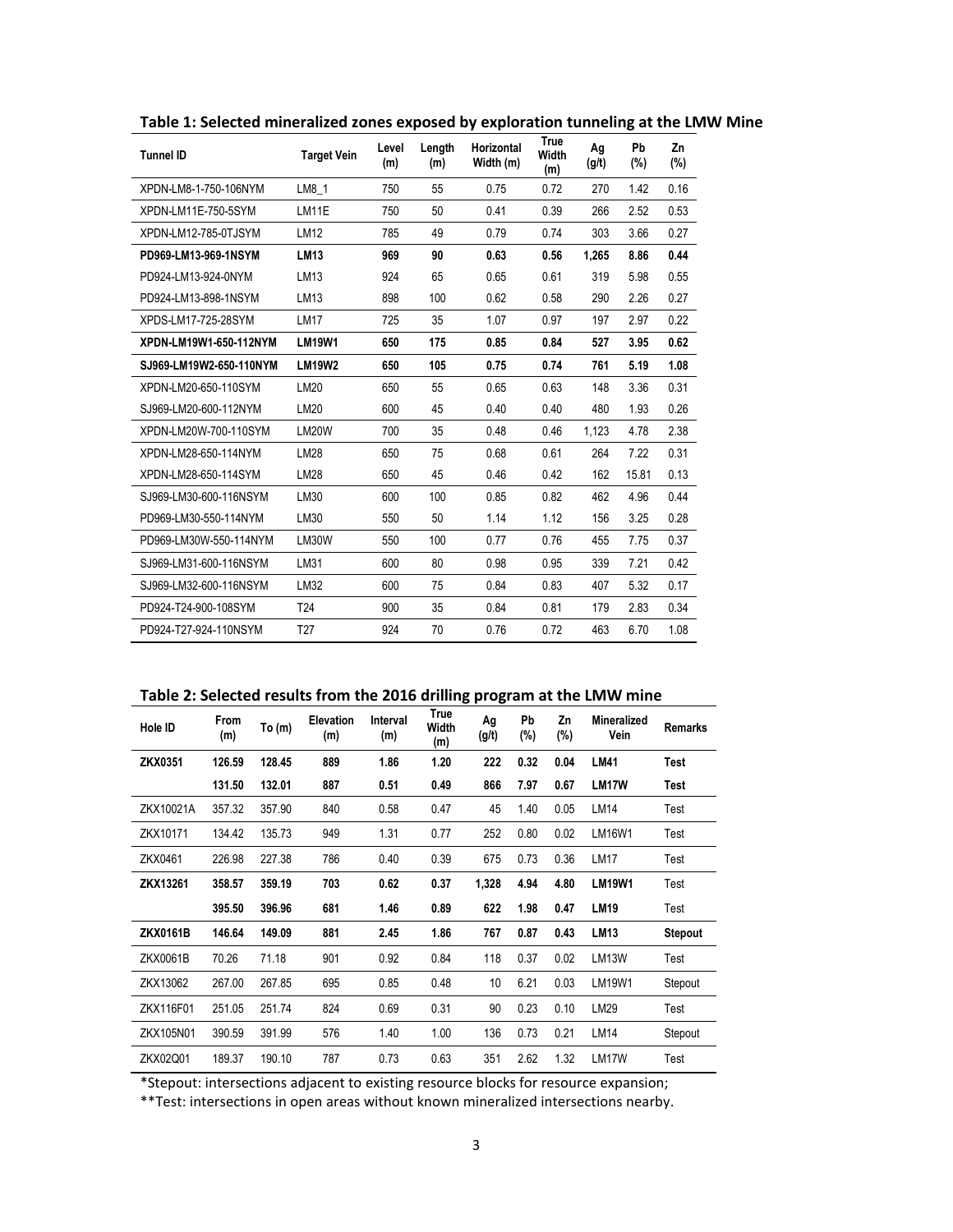The exploration results ending June 30, 2016 will be incorporated in a NI43-101 mineral resource update report expected to be announced in the first quarter of 2017.

Exploration in 2017 at LMW will be mainly focused on vein groups LM14, LM16, LM17, LM19, LM30, LM32, and LM41. The Company has proposed a comprehensive program comprising 9,654m tunneling to upgrade the previously drill defined mineral resources between Level 900m and Level 550m, and 12,400m underground drilling to further trace the striking and downdip extensions of the target veins and test for new veins between the 520m and 0m elevations.

## **Quality Control**

Drill cores are NQ size. Drill core samples, limited by apparent mineralization contact or shear/alteration contact, were split into halves by saw cutting. The half cores are stored in the Company's core shacks for future reference and checking, and the other half core samples are shipped in security sealed bags to the Chengde Huakan 514 Geology and Minerals Testing and Research Institute in Chengde, Hebei Province, China, 226 km northeast of Beijing, and the Zhenzhou Nonferrous Exploration Institute Lab in Zhengzhou, Henan Province, China, and both labs are ISO9000 certified analytical lab. For analysis the sample is dried and crushed to minus 1mm and then split to a 200-300g subsample which is further pulverized to minus 200 mesh. Two subsamples are prepared from the pulverized sample. One is digested with aqua regia for gold analysis with AAS, and the other is digested with two-acids for analysis of silver, lead, zinc and copper with AAS.

Channel samples are collected along sample lines perpendicular to the mineralized vein structure in exploration tunnels. Spacing between sampling lines is typically 5m along strike. Both the mineralized vein and the altered wall rocks are cut with continuous chisel chipping. Sample length ranges from 0.2m to more than 1m, depending on the width of the mineralized vein and the mineralization type. Channel samples are prepared and assayed with AAS at Silvercorp's mine laboratory (Ying Lab) located at the mill complex in Luoning County, Henan Province, China. The Ying lab is officially accredited by the Quality and Technology Monitoring Bureau of Henan Province and is qualified to provide analytical service. The channel samples are dried, crushed and pulverized. A 200g sample of minus 160 mesh is prepared for assay. A duplicate sample of minus 1mm is made and kept at the laboratory archives. Gold is analysed by fire assay with AAS finish, and silver, lead, zinc and copper are assayed by two-acid digestion with AAS finish.

A routine quality assurance/quality control (QA/QC) procedure is adopted to monitor the analytical quality at the lab. Certified reference materials (CRMs), pulp duplicates and blanks are inserted into each lab batch of samples. QA/QC data at the lab are attached to the assay certificates for each batch of samples.

The Company maintains its own comprehensive QA/QC program to ensure best practices in sample preparation and analysis of the exploration samples. Project geologists regularly insert CRM, field duplicates and blanks to each batch of core samples to monitor the sample preparation and analysis procedures at the labs. The analytical quality of the labs is further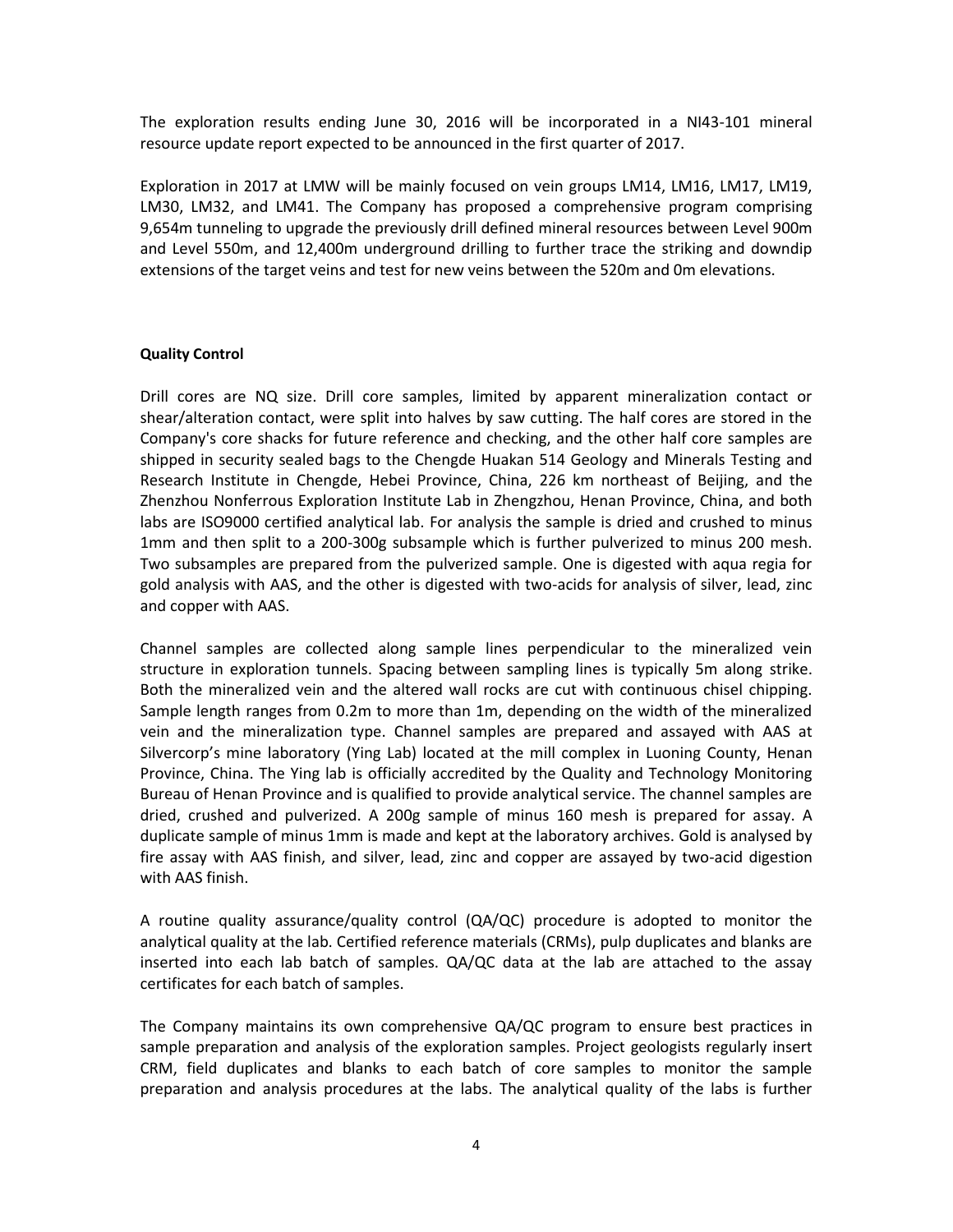evaluated with external checks by sending about 3-5% of the pulp samples to higher level labs to check for lab bias.

Data from both the Company's and the labs' QA/QC programs are reviewed on a timely basis by project geologists.

Ruijin Jiang, P. Geo, reviewed the exploration data and prepared the scientific and technical information regarding exploration results contained herein. Alex Zhang, P. Geo, VP exploration of the Company, is the Qualified Person on the project as defined under National Instrument 43- 101 and he has verified and approved the contents of this news release.

#### **About Silvercorp**

Silvercorp is a low-cost silver-producing Canadian mining company with multiple mines in China. The Company's vision is to deliver shareholder value by focusing on the acquisition of under developed projects with resource potential and the ability to grow organically. For more information, please visit our website at www.silvercorp.ca.

## **For further information**

Gordon Neal Vice President, Corporate Development Silvercorp Metals Inc.

Phone: (604) 669-9397 Toll Free: 1(888) 224-1881 Email: investor@silvercorp.ca Website: www.silvercorpmetals.com

## **CAUTIONARY DISCLAIMER - FORWARD LOOKING STATEMENTS**

Certain of the statements and information in this press release constitute "forward-looking statements" within the meaning of the United States Private Securities Litigation Reform Act of 1995 and "forward-looking information" within the meaning of applicable Canadian provincial securities laws. Any statements or information that express or involve discussions with respect to predictions, expectations, beliefs, plans, projections, objectives, assumptions or future events or performance (often, but not always, using words or phrases such as "expects", "is expected", "anticipates", "believes", "plans", "projects", "estimates", "assumes", "intends", "strategies", "targets", "goals", "forecasts", "objectives", "budgets", "schedules", "potential" or variations thereof or stating that certain actions, events or results "may", "could", "would", "might" or "will" be taken, occur or be achieved, or the negative of any of these terms and similar expressions) are not statements of historical fact and may be forward-looking statements or information. Forward-looking statements or information relate to, among other things: the price of silver and other metals; the accuracy of mineral resource and mineral reserve estimates at the Company's material properties; the sufficiency of the Company's capital to finance the Company's operations; estimates of the Company's revenues and capital expenditures; estimated production from the Company's mines in the Ying Mining District; timing of receipt of permits and regulatory approvals; availability of funds from production to finance the